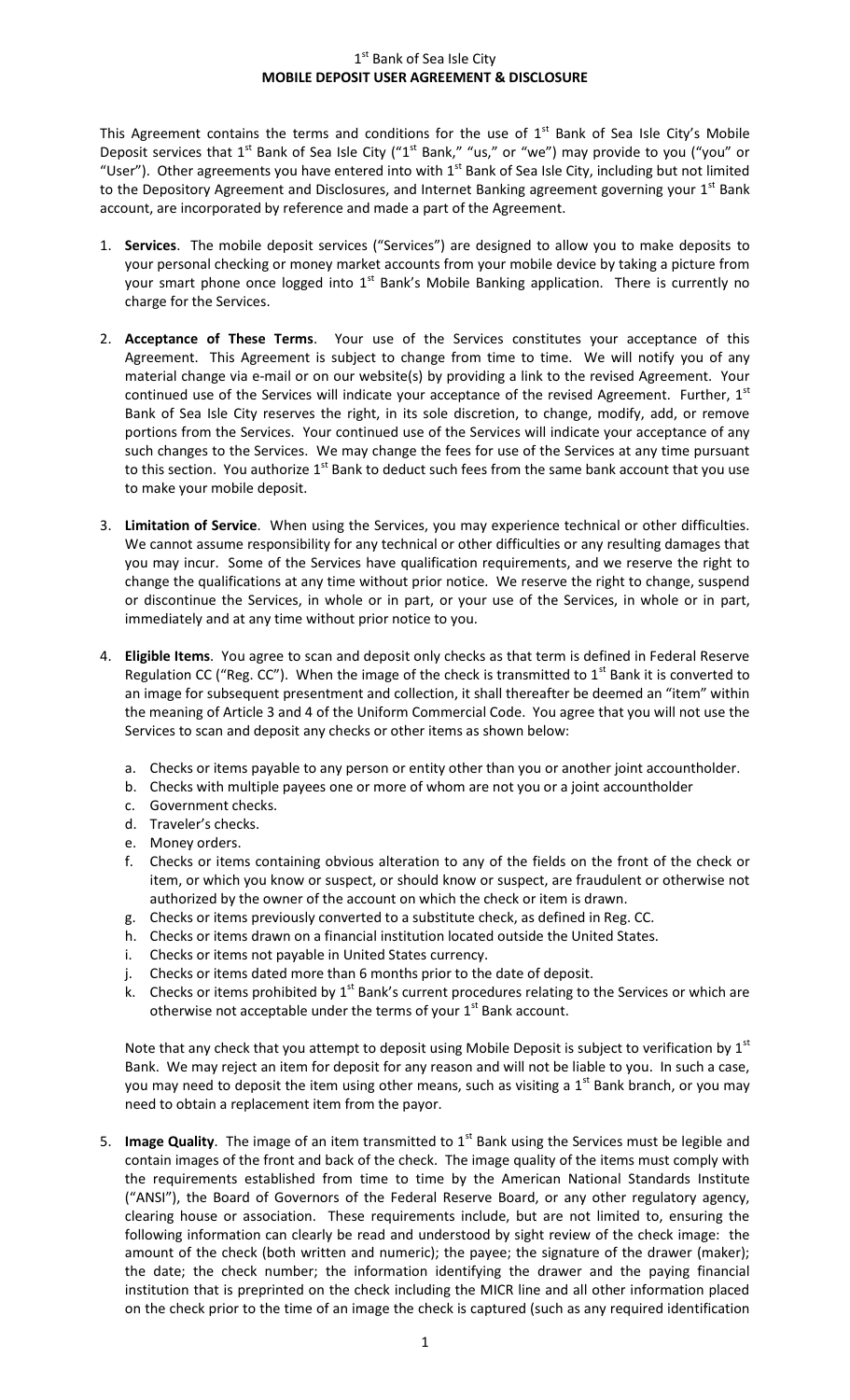written on the front of the check and any endorsements applied to the back of the check.  $1^{st}$  Bank reserves the right to reject any check image that is not clear, skewed or that is suspicious in any manner.

6. **Endorsements and Procedures**. You agree to restrictively endorse any item transmitted through the Services as "For Mobile Deposit to  $1<sup>st</sup>$  Bank of Sea Isle City Acct# XXXX" where "XXXX" is the last 4 digits of your account number, and affix your signature or other endorsement as instructed by  $1<sup>st</sup>$ Bank, as illustrated below. Failure to endorse your item in the prescribed manner will result in rejection of your deposit. You agree to follow any and all other procedures and instructions for use of the Services as  $1<sup>st</sup>$  Bank may establish from time to time.



- 7. **Receipt of Items**. We reserve the right to reject any item transmitted through the Services, at our discretion, without liability to you. We are not responsible for items we do not receive or for images that are dropped during transmission. An image of an item shall be deemed received when you receive a confirmation from  $1<sup>st</sup>$  Bank that we have received the image. Receipt of such confirmation does not mean that the transmission was error free or complete or will be considered a deposit and credited to your account. We further reserve the right to charge back to your account, at any time, any item that we subsequently determine was not an eligible item. You agree that  $1<sup>st</sup>$  Bank is not liable for any loss, costs, or fees you may incur as a result of our chargeback of an ineligible item.
- 8. **Items Returned Unpaid**. A notice will be sent to you of transactions we are unable to process because of returned items. With respect to any item that is transmitted by you for remote deposit that is credited to your account, in the event such item is dishonored, you authorize us to debit the amount of such item from the account. Check images that are returned for image quality adjustments will have to be submitted in paper to  $1<sup>st</sup>$  Bank upon receipt of notice of such, to be physically reprocessed; they may not be re-scanned.
- 9. **Availability of Funds**. You agree that items transmitted using the Services are subject to 1<sup>st</sup> Bank's Funds Availability Policy.
- 10. **Electronic Notice**. We are required by law to provide specific information to you "in writing," which means you have a right to receive that information on paper. Your continued use of the Services will constitute agreement to receive notices regarding your use of the Services electronically, instead. Such notices may include, but are not limited to, suspension of service, notice of rejected deposits, funds availability exceptions or communications regarding the status of your deposit or items deposited. **We reserve the right, at our option and in our sole discretion, to provide you with any communications on paper if we choose**. We also may require you to provide certain communications to us on paper. When we allow you to deliver a specific communication to us electronically, we will provide you with instructions on how to do so. You may request a paper copy of any electronic communications we send to you at any time by calling us at 609-263-4102 option 1 or sending us an email through our secure email service, which can be accessed via your Internet Banking account.
- 11. Disposal of Transmitted Items. Upon your receipt of a confirmation from 1<sup>st</sup> Bank that we have received the image of any item, you agree to prominently mark the item as "Electronically Presented" with the date of deposit. You should store the check in a secure location for 45 days. After 45 days, and after you have confirmed the deposited funds have been applied to your account correctly, you must destroy the check to properly dispose of the item to ensure that it is not represented for payment, and, you agree never to re-present the item. You will promptly provide any retained item, or a sufficient copy of the front and back of the item, to  $1<sup>st</sup>$  Bank as requested to aid in the clearing and collection process, to resolve claims by third parties with respect to any item, or for  $1^{st}$  Bank's audit purposes.

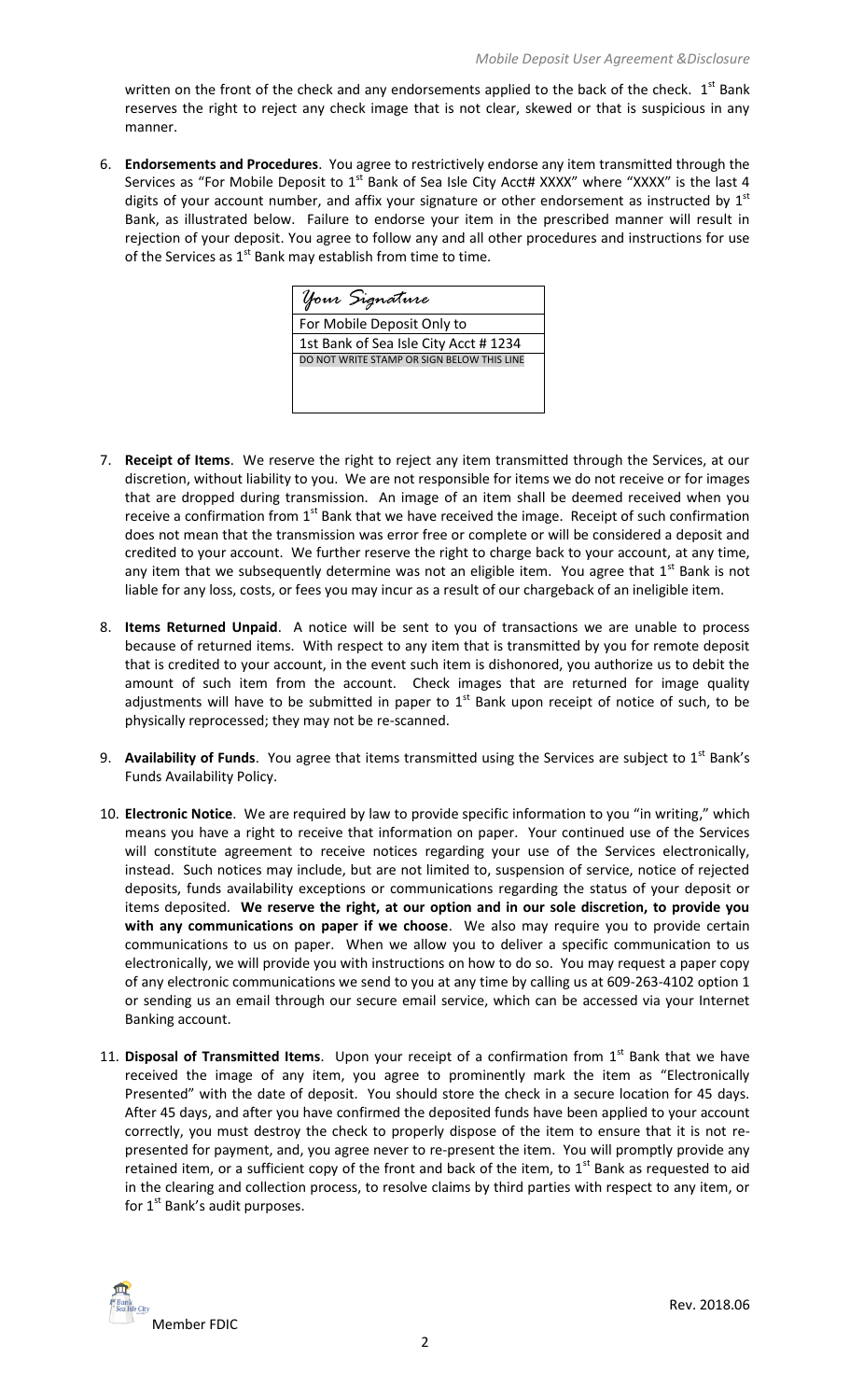- 12. **Deposit Limits**. We reserve the right to impose limits on the amount(s) and/or number of deposits that you transmit using the Services and to modify such limits from time to time. Your deposit limit and the daily limit will be determined at the time of application and will be communicated to you upon approval of your enrollment.
- 13. **Contingency Plan**. In the event you are unable to capture, balance, process, produce or transmit a file to  $1<sup>st</sup>$  Bank, or otherwise comply with the terms or the procedures for any reason, including but not limited to, communications, equipment or software outages, interruptions or failures, you will transport or mail the originals of all checks to the closest  $1<sup>st</sup>$  Bank branch. The deposit of original checks at a  $1<sup>st</sup>$  Bank branch shall be governed by the terms and conditions of the Deposit Account Agreement and not by the terms of this Agreement.
- 14. **Changes/Removal of Service**. We may, in our sole discretion, modify, add or remove portions of the service or end the service at any time without notice. We may turn off the service to you if we suspect fraud, if you misuse the Mobile Deposit, have excessive overdrafts or returned items or for other reasons in our sole discretion.
- 15. **Business Day and Availability Disclosure**. You understand the Services are available Monday through Friday between 8:30 a.m. to 4:00 p.m. Eastern Time, except during holidays, any other day we are not open for business, or such other hours as established by us from time to time. Transmissions processed after these business hours on a business day, or on any other day that is not a business day, are treated as occurring on the next business day.
- 16. **Hardware and Software**. In order to use the Services, you must obtain and maintain, at your expense, compatible hardware and software.  $1<sup>st</sup>$  Bank is not responsible for any third party software you may need to use the Services. Any such software is accepted by you as is and is subject to the terms and conditions of the software agreement you enter into directly with the third party software provider at time of download and installation. You agree to install and maintain virus and anti-malware protection on any device used to access any  $1<sup>st</sup>$  Bank service.
- 17. **In Case of Errors**. In the event that you believe there has been an error with respect to any original check or image thereof transmitted to us for deposit or a breach of this Agreement, you will immediately contact us regarding such error or breach as set forth below:

Telephone: 609-263-4102 Option 1 Email: [customerservice@1stbankseaisle.com](mailto:customerservice@1stbankseaisle.com) Or Write: 1<sup>st</sup> Bank of Sea Isle City eBanking Department 4301 Landis Avenue Sea Isle City, NJ 08243

You agree to notify 1<sup>st</sup> Bank of any suspected errors regarding items deposited through the Services immediately, and not later than 60 days after the applicable  $1<sup>st</sup>$  Bank account statement is sent. Unless you notify  $1<sup>st</sup>$  Bank within 60 days, such statement regarding all deposits made through the Services shall be deemed correct, and you are prohibited from bringing a claim against  $1<sup>st</sup>$  Bank for such alleged error.

- 18. **Presentment**. The manner in which the items are cleared, presented for payment, and collected shall be in 1<sup>st</sup> Bank's sole discretion subject to the Depository Agreement and Disclosures governing your account.
- 19. **Ownership and License**. You agree that 1<sup>st</sup> Bank retains all ownership and proprietary rights in the Services, associated content, technology, and website(s). Your use of the Services is subject to and conditioned upon your complete compliance with this Agreement. Without limiting the effect of the foregoing, any breach of this Agreement immediately terminates your right to use the Services. Without limiting the restriction of the foregoing, you may not use the Services (i) in any anticompetitive manner; (ii) for any purpose which would be contrary to  $1<sup>st</sup>$  Bank's business interest; or (iii) to  $1<sup>st</sup>$  Bank's actual or potential economic disadvantage in any aspect. You may use the Services only for non-business, personal use in accordance with this Agreement. You may not copy, reproduce, distribute or create derivative works from the content and agree not to reverse engineer to reverse compile any of the technology used to provide the Services.